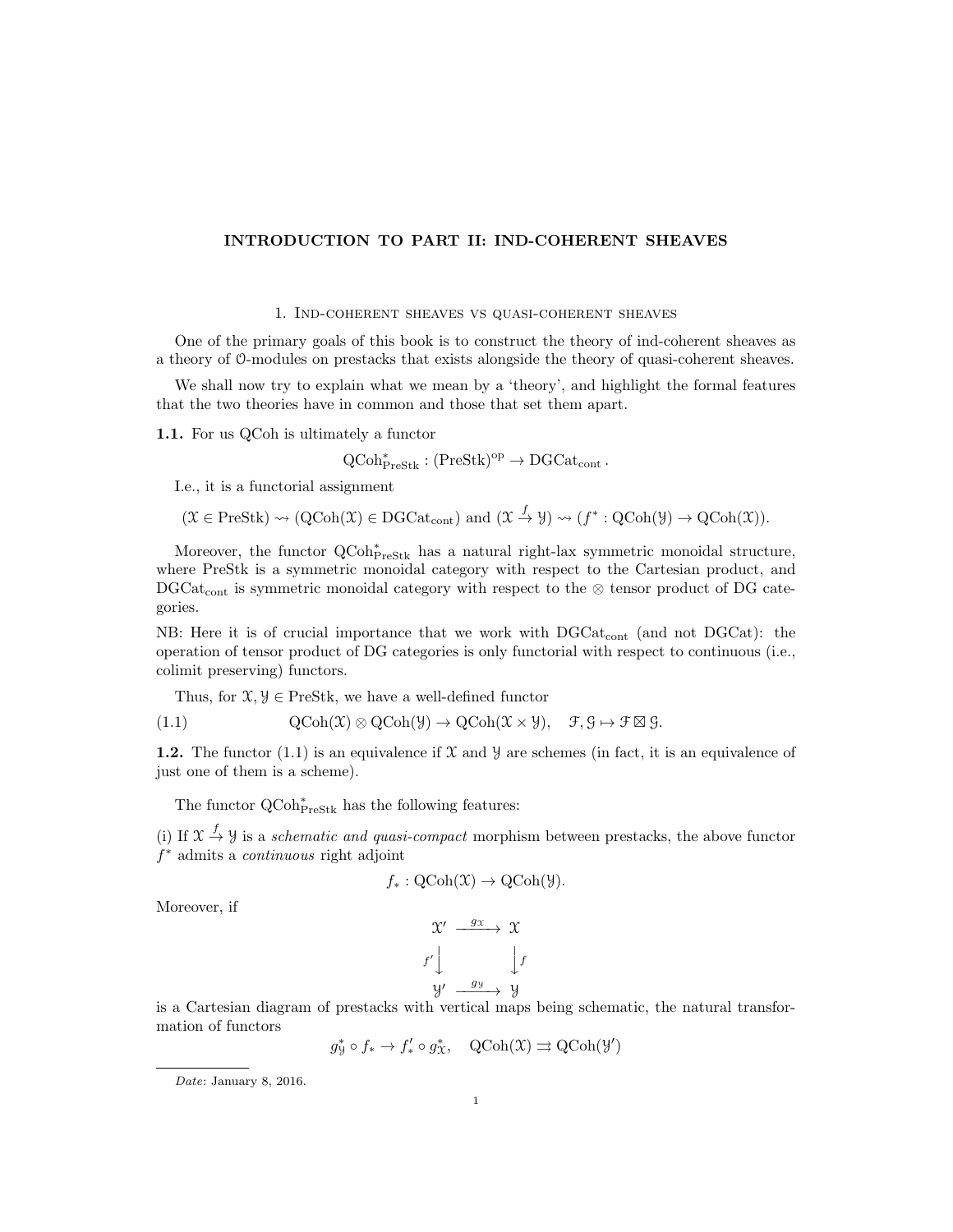that arises by adjunction from the isomorphism of functors

$$
(f')^* \circ g^*_{\mathcal{Y}} \simeq g^*_{\mathcal{X}} \circ f^*,
$$

is an isomorphism.

(ii) If  $\mathfrak{X} = X \in$  Sch, then the functor

$$
QCoh(X) \otimes QCoh(X) \simeq QCoh(X \times X) \stackrel{\Delta_X^*}{\to} QCoh(X) \stackrel{\Gamma(X, -)}{\to} Vect
$$

defines the counit of a duality, thereby giving rise to an equivalence

$$
\mathbf{D}_X^{\text{naive}} : \mathrm{QCoh}(X)^\vee \to \mathrm{QCoh}(X).
$$

In the above formula  $\Gamma(X, -)$  is the functor  $(p_X)_*: \text{QCoh}(X) \to \text{QCoh}(\text{pt}) = \text{Vect}$ , where  $p_X$  is the tautological projection  $X \to pt$ .

1.3. Here is what the theory of IndCoh will do. First and foremost it will be a functor

$$
\mathrm{IndCoh}^!_{\mathrm{PreStk}_\mathrm{laff}}: (\mathrm{PreStk}_\mathrm{laff})^\mathrm{op} \to \mathrm{DGCat}_\mathrm{cont}\,.
$$

I.e., it is a functorial assignment

$$
(\mathfrak{X} \in \mathrm{PreStk}_{\mathrm{laft}}) \rightsquigarrow (\mathrm{IndCoh}(\mathfrak{X}) \in \mathrm{DGCat}_{\mathrm{cont}}) \text{ and } (\mathfrak{X} \xrightarrow{f} \mathcal{Y}) \rightsquigarrow (f^!: \mathrm{IndCoh}(\mathcal{Y}) \rightarrow \mathrm{IndCoh}(\mathfrak{X})).
$$

As in the case of QCoh, the functor  $IndCoh_{PreStk<sub>latt</sub>}^{\perp}$  has a natural right-lax symmetric monoidal structure.

If we work over the ground field of characteristic 0 (which is our assumption throughout), then the corresponding functor

(1.2) 
$$
\operatorname{IndCoh}(\mathfrak{X}) \otimes \operatorname{IndCoh}(\mathfrak{Y}) \to \operatorname{IndCoh}(\mathfrak{X} \times \mathfrak{Y}), \quad \mathfrak{F}, \mathfrak{G} \mapsto \mathfrak{F} \boxtimes \mathfrak{G}.
$$

is an equivalence if either  $X$  or  $Y$  is a scheme.

Already here, there is one piece of difference from the case of QCoh: the functor (1.2) is guaranteed to be an equivalence on a far larger class of algebro-geometric objects. Namely, it suffices to require that  $\mathfrak X$  (or  $\mathfrak Y$ ) be an *inf-scheme*. We refer the reader to [Chapter III.2] where it is explained what inf-schemes are. Here we will just say that this is a class of prestacks that includes formal schemes and de Rham prestacks of schemes, and is closed under fiber products.

**1.4.** Here are some features of the functor  $IndCoh_{PreStk<sub>laff</sub>}^!$ :

(i) If  $\mathfrak{X} \stackrel{f}{\rightarrow} \mathfrak{Y}$  is a schematic (more generally, *inf-schematic*) morphism between prestacks, we have a well-defined continuous functor

$$
f^{\text{IndCoh}}_{*}: \text{IndCoh}(\mathfrak{X}) \to \text{IndCoh}(\mathfrak{Y}),
$$

and if if

$$
\begin{array}{ccc}\n\mathfrak{X}' & \xrightarrow{g_{\mathfrak{X}}} & \mathfrak{X} \\
f' \downarrow & & \downarrow f \\
\mathfrak{Y}' & \xrightarrow{g_{\mathfrak{Y}}} & \mathfrak{Y}\n\end{array}
$$

is a Cartesian diagram of laft prestacks with vertical maps being schematic (more generally, inf-schematic), then we are given an isomorphism of functors

(1.3) 
$$
g^!_{\mathcal{Y}} \circ f^{\text{IndCoh}}_{*} \to (f')^{\text{IndCoh}}_{*} \circ g^!_{\mathcal{X}}, \quad \text{QCoh}(\mathcal{X}) \rightrightarrows \text{QCoh}(\mathcal{Y}').
$$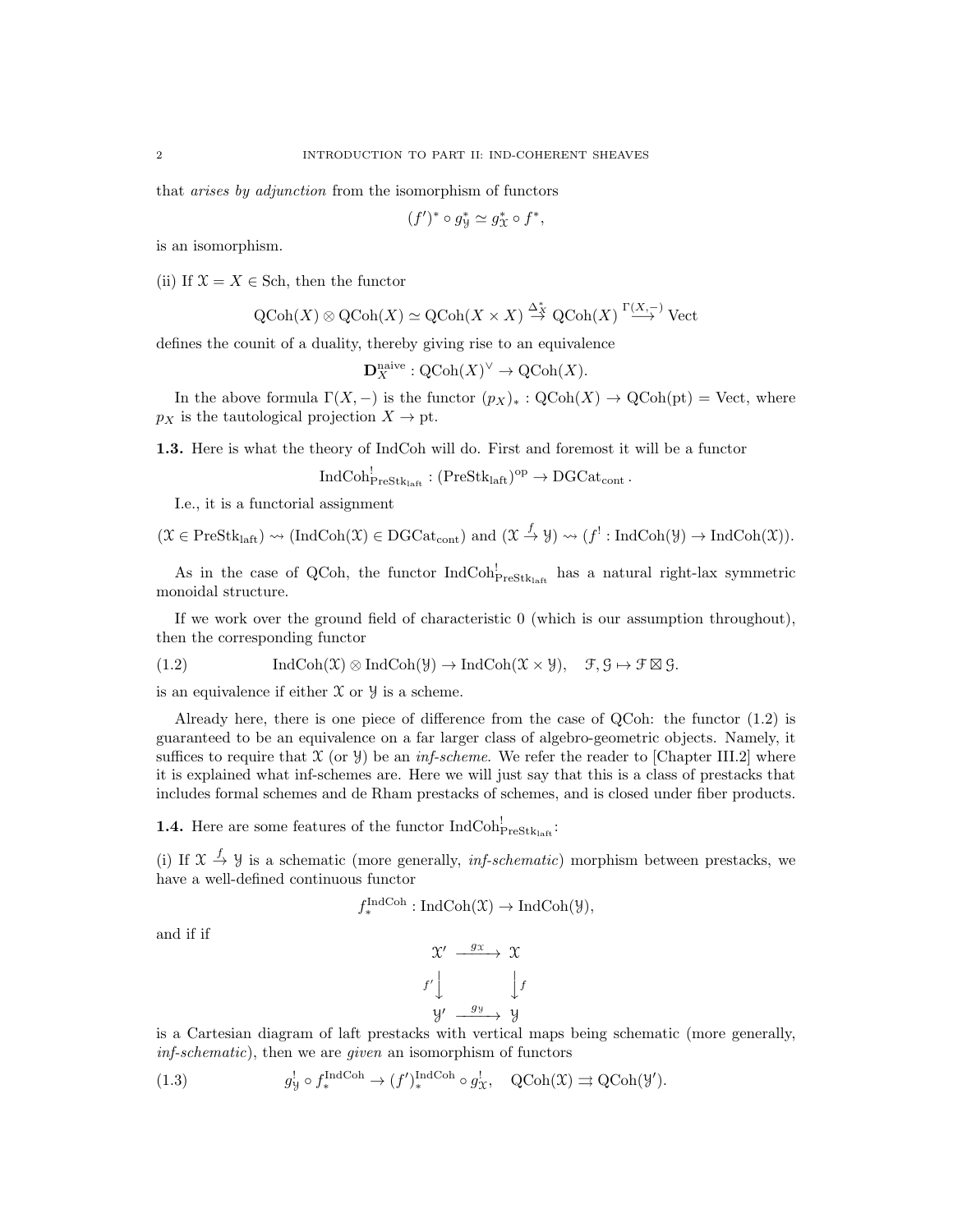However, unlike the case of QCoh, for a general f, the functor  $f_*^{\text{IndCoh}}$  is not the adjoint of  $f<sup>!</sup>$  on either side. In particular, the isomorphism  $(1.3)$  does not come by adjunction from some a priori defined map. So, (1.3) is really an additional piece of data.

That said, if f is an open embedding, it is stipulated that  $f_*^{\text{IndCoh}}$  should be the *right* adjoint of  $f^!,$  and in this case, the map  $\rightarrow$  in (1.3) should come by adjunction from the isomorphism

$$
(f')^! \circ g^!_{\mathcal{Y}} \simeq g^!_{\mathcal{X}} \circ f^!.
$$

Also, it is stipulated that if f is proper, then  $f_*^{\text{IndCoh}}$  should be the *left* adjoint of  $f^!$ , and in this case, the map  $\leftarrow$  in (1.3) should come by adjunction from the isomorphism

$$
(f')^! \circ g^!_{\mathcal{Y}} \simeq g^!_{\mathcal{X}} \circ f^!.
$$

(ii) If  $\mathfrak{X} = X \in$  Sch (more generally,  $\mathfrak X$  can be an inf-scheme), then the functor

$$
\operatorname{IndCoh}(X) \otimes \operatorname{IndCoh}(X) \simeq \operatorname{IndCoh}(X \times X) \stackrel{\Delta_X^!}{\to} \operatorname{IndCoh}(X) \stackrel{\Gamma^{\operatorname{IndCoh}}(X, -)}{\longrightarrow} \operatorname{Vect}
$$

defines the counit of a duality, thereby giving rise to an equivalence

 $\mathbf{D}_X^{\text{Serre}} : \text{IndCoh}(X)^\vee \to \text{IndCoh}(X).$ 

In the above formula  $\Gamma^{\operatorname{IndCoh}}(X,-)$  is the functor

$$
(p_X)_*^{\text{IndCoh}} : \text{IndCoh}(X) \to \text{IndCoh}(\text{pt}) = \text{Vect},
$$

where  $p_X$  is the tautological projection  $X \to pt$ .

**1.5.** To summarise, we can say that the category  $\text{IndCoh}(\mathcal{X})$  and the functor  $f_*^{\text{IndCoh}}$  is guaranteed to be better behaved on a larger class of objects and morphisms (than QCoh and  $f_*$ ).

But the nature of the relationship between pullbacks and push-forwards for IndCoh is quite different from that of QCoh.

Finally, we should say that there will exist a natural transformation

$$
\operatorname{QCoh}\nolimits^*_\text{PreStk}\vert_{\operatorname{PreStk}_\text{laft}}=:\operatorname{QCoh}\nolimits^*_\text{PreStk}_\text{laft}\xrightarrow{\Upsilon_\text{PreStk}_\text{laft}}\operatorname{IndCoh}\nolimits^!_{\operatorname{PreStk}_\text{laft}}
$$

as (symmetric monoidal) functors

$$
({\rm PreStk}_{\rm laft})^{\rm op}\to {\rm DGCat}_{\rm cont}\,.
$$

The corresponding functor

$$
\Upsilon_{\mathfrak{X}}: \mathrm{QCoh}(\mathfrak{X}) \to \mathrm{IndCoh}(\mathfrak{X})
$$

will, of course, not be an equivalence in general. However:

(a) If  $\mathfrak{X} = X \in \text{Sch}_{\text{aff}}$ , then  $\Upsilon_X$  is an equivalence if and only if X is a smooth classical scheme.

(b) If  $\mathfrak{X} = X_{\text{dR}}$ , for  $X \in \text{Sch}_{\text{aft}}$ , the functor  $\Upsilon_{X_{\text{dR}}}$  is always an equivalence.

## 2. How to construct IndCoh?

One should say that it is quite a long way to construct IndCoh having the above pieces of structure: it will take us all of Parts II and III of this book to do so. Here we will outline the strategy of how this is done.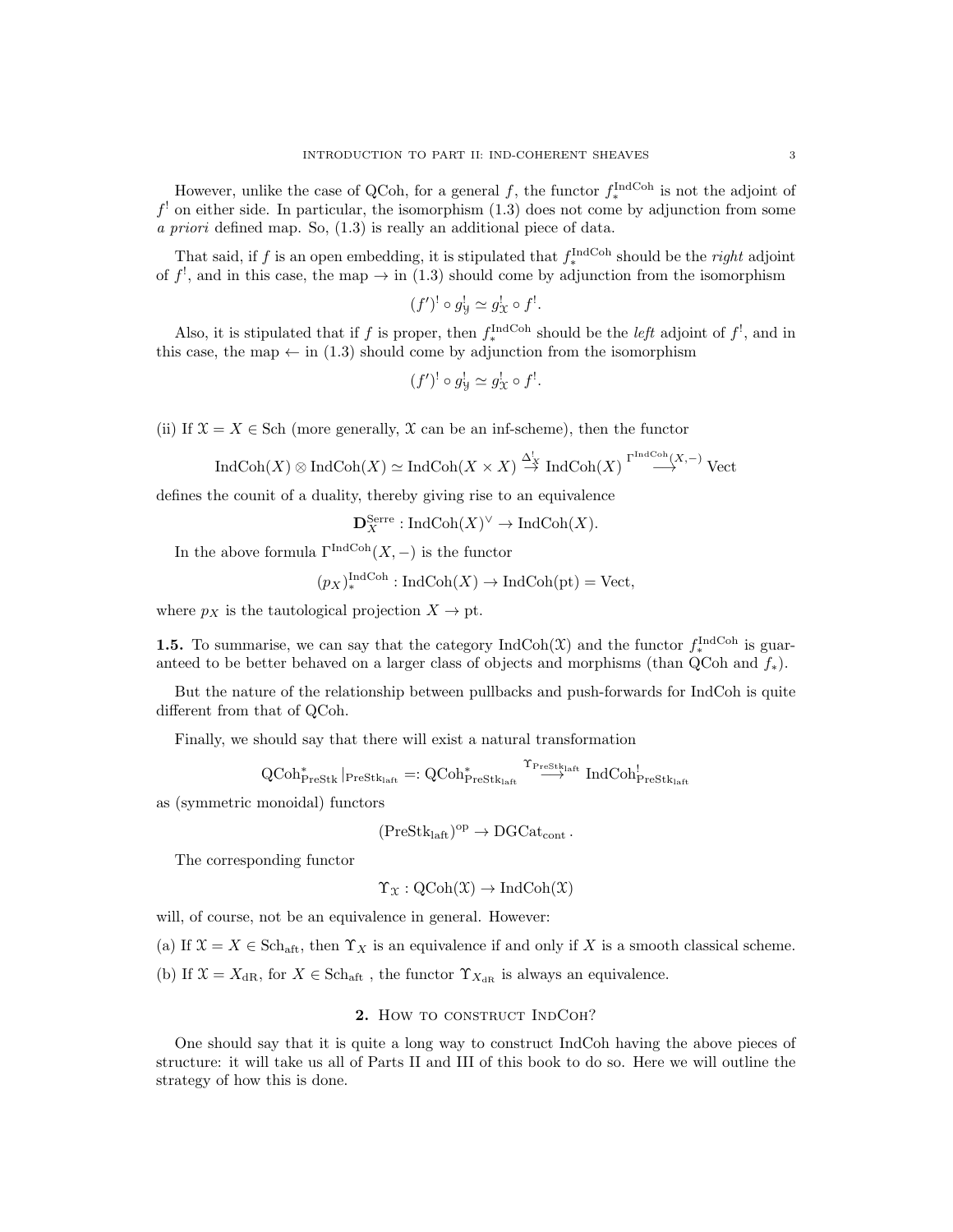**2.1.** In [Chapter II.1] we begin by constructing the category  $IndCoh(X)$  for an individual object  $X \in \mathbf{Sch}_{\mathrm{aft}}.$ 

We start with the usual category  $\text{QCoh}(X)$  and consider its (non-cocomplete) subcategory  $\text{Coh}(X) \subset \text{QCoh}(X)$  consisting of bounded complexes with coherent cohomologies. We let  $IndCoh(X)$  to be the ind-completion of of  $Coh(X)$ .

We obtain that  $IndCoh(X)$  is a compactly generated category, equipped with a t-structure and a tautologically defined t-exact functor

$$
\Psi_X : \text{IndCoh}(X) \to \text{QCoh}(X)
$$

that induces an equivalence on the eventually coconnective subcategories, i.e., the corresponding functors

$$
IndCoh(X)^{\geq -n} \to \mathrm{QCoh}(X)^{\geq -n}
$$

are equivalences for any n.

Thus, IndCoh(X) begins life as a 1small modification' of  $QCoh(X)$ –the two categories only differ at −∞. But once we construct IndCoh as a full-fledged theory, it will be quite different from QCoh, as was explained in Sect. 1 above.

**2.2.** Having defined the category  $\text{IndCoh}(X)$  for an individual object  $X \in \text{Sch}_{\text{aff}}$  we proceed to defining the \*-push forward functor

$$
f_*^{\text{IndCoh}} : \text{IndCoh}(X) \to \text{IndCoh}(Y)
$$

for a morphism  $f: X \to Y$  between schemes.

The functor  $f_*^{\text{IndCoh}}$  is essentially inherited from QCoh: it is uniquely determined by the requirement that it should be left t-exact and make the diagram

$$
\operatorname{IndCoh}(X) \xrightarrow{\Psi_X} \operatorname{QCoh}(X)
$$
  
 $f_*^{\operatorname{IndCoh}} \downarrow \qquad \qquad \downarrow f_*$   

$$
\operatorname{IndCoh}(Y) \xrightarrow{\Psi_Y} \operatorname{QCoh}(Y)
$$

commute.

Furthermore, we show that the assigment

$$
X \rightsquigarrow \text{IndCoh}(X), \quad (X \xrightarrow{f} Y) \rightsquigarrow f_*^{\text{IndCoh}}
$$

naturally extends to a functor

(2.1) 
$$
\text{IndCoh}_{\text{Sch}_{\text{aff}}} : \text{Sch}_{\text{aff}} \to \text{DGCat}_{\text{cont}}.
$$

2.3. Our subsequent task is to construct the !-pullback functors for IndCoh, equipped with base change isomorphisms (1.3) against \*-push forwards.

When a map  $X \stackrel{f}{\to} Y$  is proper, we define  $f'$  to be the *right* adjoint of  $f_*^{\text{IndCoh}}$ , and when it is an open embedding, we define  $f^!$  to be the *left* adjoint of  $f_*^{\text{IndCoh}}$ .

In each of these cases, base change against \*-push forwards is a property and not an additional piece of structure, because the corresponding map in one direction<sup>1</sup> comes by adjunction from a tautological isomorphism.

<sup>&</sup>lt;sup>1</sup>But the direction of the map is different for proper maps and open embeddings.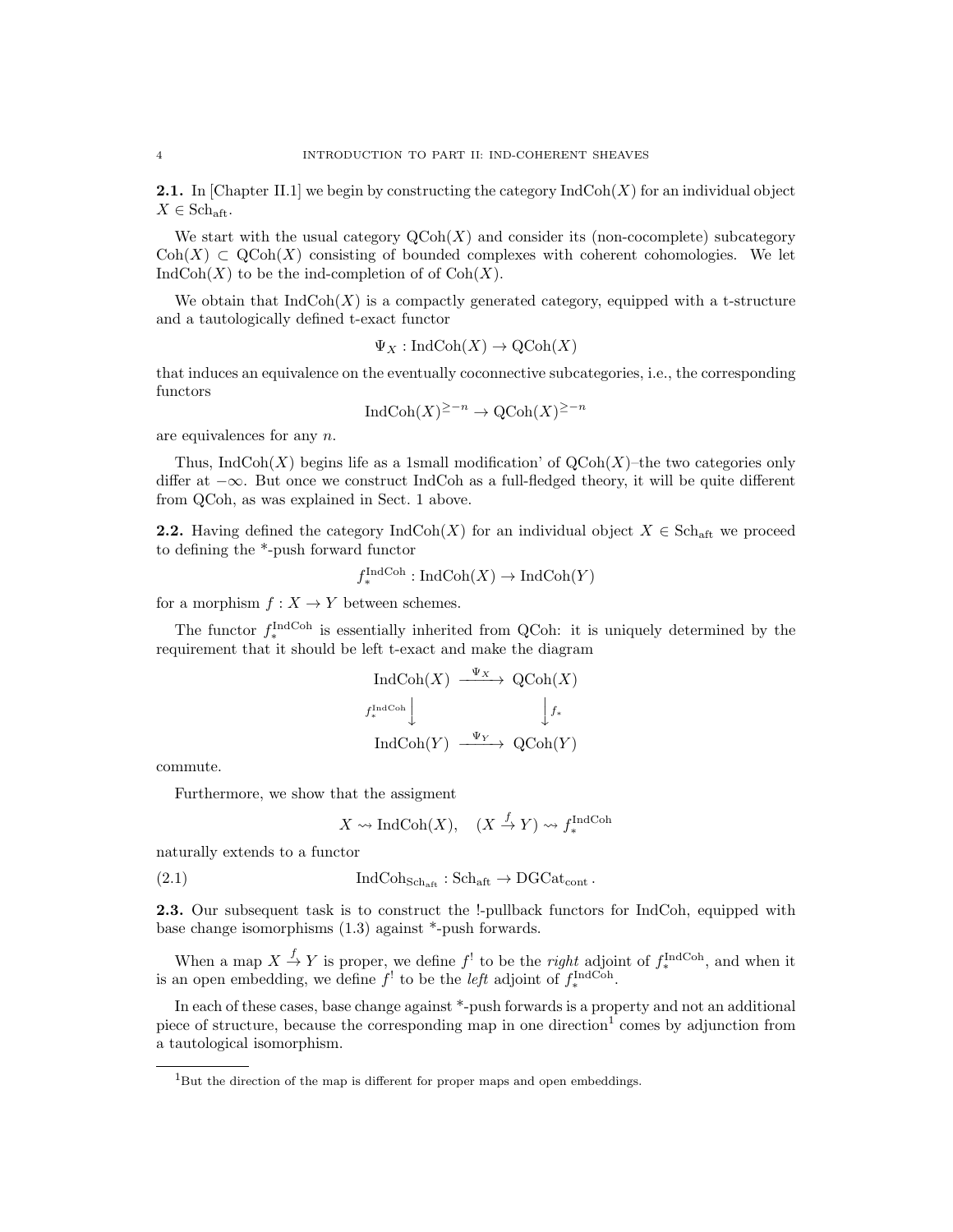For a general  $f$ , we decompose it as a composition

$$
(2.2) \t\t\t f = f_1 \circ f_2
$$

with  $f_1$  an open embedding and  $f_2$  a proper map, and we wish to define  $f_1$ <sup>t</sup> to be  $f_2^{\dagger} \circ f_1^{\dagger}$ . The challenge is to show that definition is canonically independent of the decomposition (2.2), and that it is functorial with respect to compositions of maps.

Furthermore, we need to show that  $f'$  thus defined is equipped with base change isomorphisms (1.3), and that these isomorphisms are compatible with compositions etc. However, before proving these compatibilities, we need to formulate them in the  $\infty$ -categorical level, and this brings us to the paradigm of the category of correspondences.

**2.4.** In [Chapter II.2] we introduce, following a suggestion of J. Lurie, an  $(\infty, 2)$ -category, denoted  $Corr(Sch_{\text{aft}})^{proper}$ .

Its objects are  $X \in Sch_{\text{aff}}$ . The  $(\infty, 1)$ -category of morphisms between  $X_0$  and  $X_1$  has as objects diagrams

$$
X_{0,1} \xrightarrow{g} X_0
$$

$$
f \downarrow
$$

$$
X_1.
$$

and as morphisms (i.e., 2-morphisms in Corr(Sch<sub>aft</sub>)<sup>proper</sup>) diagrams



where h is proper and the superscripts 's' and 't' stand for 'source' and 'target', respectively.

This  $(\infty, 2)$ -category is equipped with 1-fully faithful functors

(2.3) 
$$
\mathrm{Sch}_{\mathrm{aft}} \to \mathrm{Corr}(\mathrm{Sch}_{\mathrm{aft}})^{\mathrm{proper}} \leftarrow (\mathrm{Sch}_{\mathrm{aft}})^{\mathrm{op}}.
$$

2.5. We refer the reader to the introduction to [Chapter II.2], where it is explained that a proper way to encode IndCoh equipped with both functorialities (!-pullback and \*-pushforward) is a functor

(2.4)  $\qquad \qquad \text{IndCoh}_{\text{Corr}(\text{Sch}_{\text{aff}})^{\text{proper}}} : \text{Corr}(\text{Sch}_{\text{aff}})^{\text{proper}} \to \text{DGCat}_{\text{cont}},$ 

whose restriction to Sch<sub>aft</sub> (under the functor  $\rightarrow$  in (2.3)) is the functor

$$
\mathrm{IndCoh}_{\mathrm{Sch}_{\mathrm{aff}}}: \mathrm{Sch}_{\mathrm{aff}} \rightarrow \mathrm{DGCat}_{\mathrm{cont}}
$$

of (2.1), and whose restriction to  $(\text{Sch}_{\text{aff}})^{\text{op}}$  (under the functor  $\leftarrow$  in (2.3)) is the functor

 $\text{IndCoh}_{\text{Sch}_{\text{aff}}}^! : (\text{Sch}_{\text{aff}})^{\text{op}} \to \text{DGCat}_{\text{cont}},$ 

encoding the !-pullback.